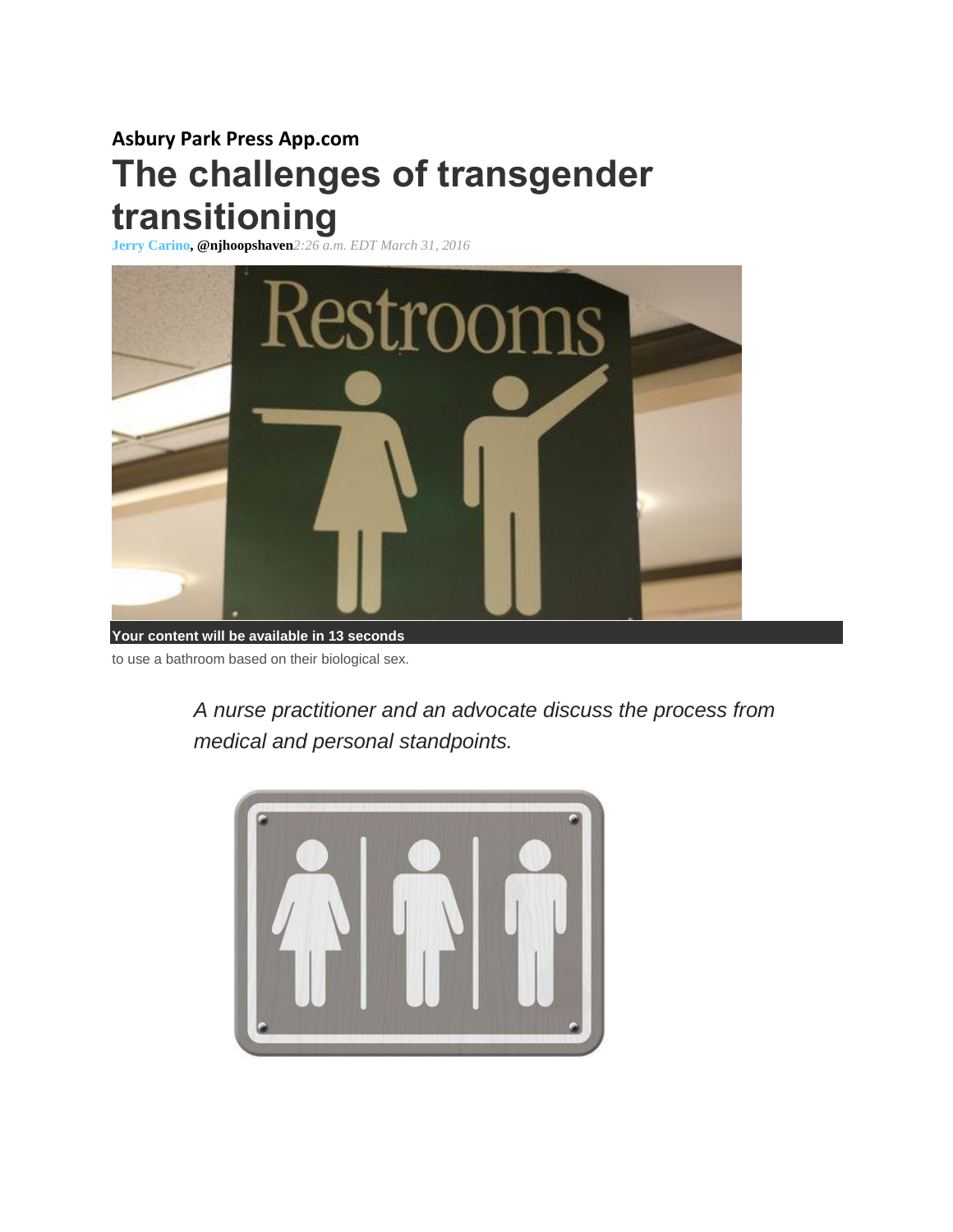As a family nurse practitioner, Dana Delgardo sees more than a few adult patients who never have been to a primary care physician.

## Why not?

They are transgender.

"Trans-patients face a stigma when seeking out healthcare," Delgardo said. "Visiting a medical clinic as a trans-male or trans-female patient can be a difficult thing to navigate because most health clinics are not culturally sensitive to the trans-community's needs. The clinic staff if not culturally sensitive, may address a trans person by the incorrect pronoun; if you're not going to be respectfully addressed, you're not going to feel comfortable."

Delgardo has experienced this cultural insensitivity personally.

"If a patient identifies as a female their pronouns are feminine, her, and she. For instance, if your name is 'Christine,' and the front desk staff are calling you 'David,' it is insensitive and disrespectful to the patient," Delgardo said. "It is difficult for a transperson to walk through the front door and sit down in a doctor's office for care."



**Jersey City Mayor Steven Fulop (center, white shirt) attends the ribbon-cutting ceremony for Alliance Community Health, the first clinic for transgender people in New Jersey.** *(Photo: Courtesy of Dana Delgardo)*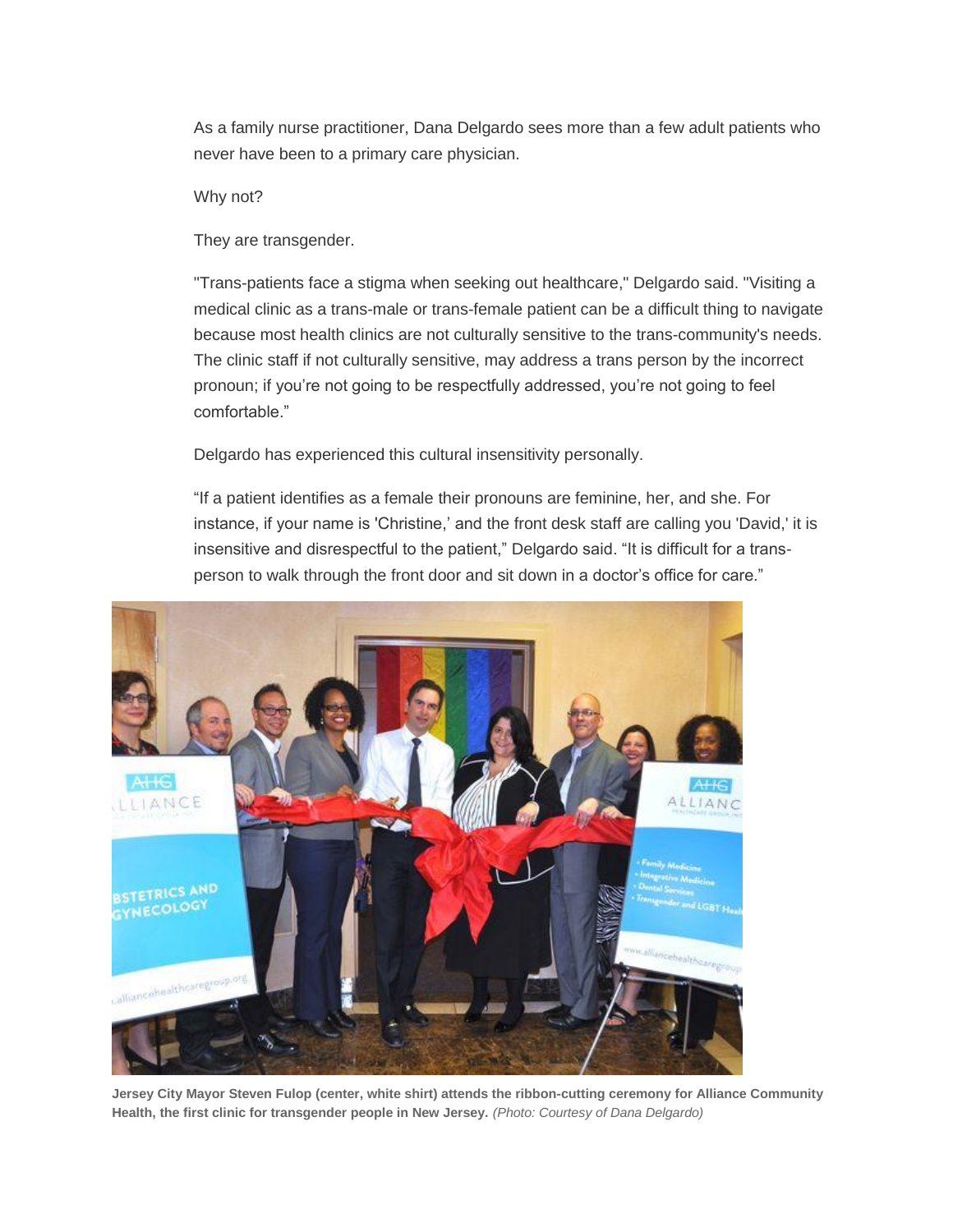Earlier this month, transgender health care in New Jersey took a step forward with the opening of an LGBT initiative at Alliance Community Health Group in Jersey City, NJ.

"The clinic's mission is to deliver continually improved, patient focused quality of care measured by best practices in clinical performance, for all who seek and utilize our services. Including the LGBT population," said Delgardo, whose specialty is primary care with a trans affiliation.

"Unfortunately due to insurance issues many trans patients pay out of pocket for health care, and that's not fair." Delgardo said. "At the clinic we take most insurances, including Medicare and Medicaid and we will work with patients to navigate insurance issues. The center works towards providing access to care that otherwise would not be available."

## **The medical side of transitioning**

One of Delgardo's jobs is to guide patients through the transition process hormonally. Though personal roads to transitioning differ, the medical process is based on guidelines developed by the World Professional Association for Transgender Health (WPATH). The initial visit starts with a screening based on the Standards of Care and an informed consent model.

One of Delgardo's specialties is walking people through a crucial and life-changing process: transgender transitioning. It starts with a screening and an informed consent model.

"What I use to determined a patient's capacity for informed consent is a form known as the "Aid to Capacity Evaluation," Delgardo said. "Physicians assess the decision-making capacity of their patients at every clinical encounter. It has approximately seven questions regarding patient's ability to make an informed consent."

The second form used is the "Specific informed Consent for Hormone Therapy".

"This written form discusses hormone replacement therapy, full medical effects and safety of hormone therapy, side affects, and adverse affects, reversible and irreversible changes in the body," Delgardo said. "I will ask the patient: Do they have an idea of what transitioning is and what the hormones will do? We talk about infertility and possibility of harvesting eggs/sperm for the future, patients are given resources. Most of the patients seen in the clinic are 18 or older; we do not provide care for children and adolescents presently."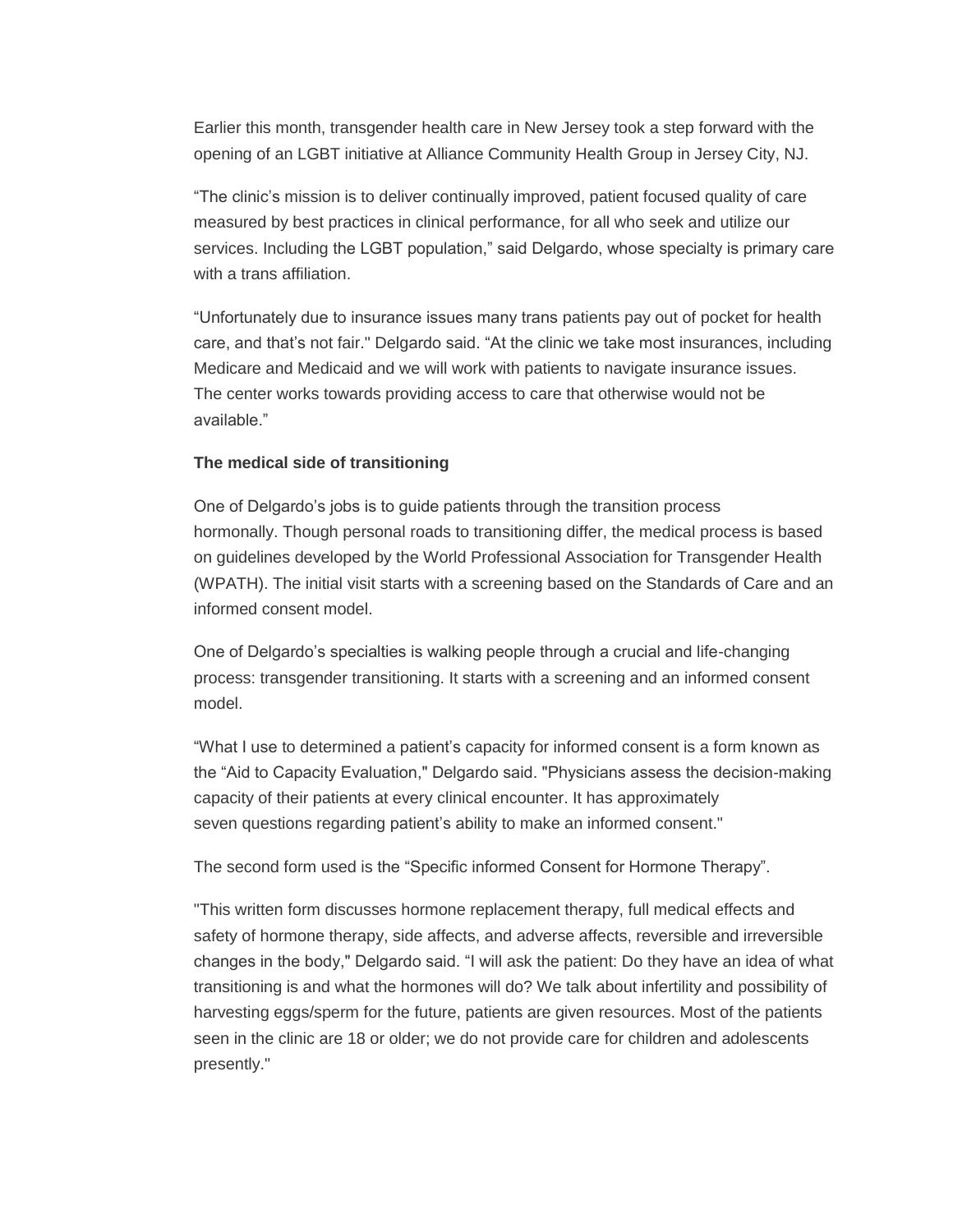

**Dana Delgardo (far right) at the opening of Alliance Community Health in Jersey City.** *(Photo: Courtesy of Dana Delgardo)*

> Certain cancers could be impediments to starting hormone therapy, and patients with certain medical conditions may need to be monitored more frequently.

For those wishing to transition, the recommended criteria for hormone therapy are:

1. Persistent, well documented gender dysphoria (a state of unease).

2. Capacity to make a fully informed decision and to consent for treatment.

3. Age of majority in a given country.

4. If significant medical or mental health concerns are present, they must be reasonably well-controlled.

"Hormone therapy is pretty safe when following the guidelines developed by WPATH," Delgardo said. "We all have hormones in our body. We're just doing the reverse of what we were born with. We are suppressing certain hormones and increasing others to bring about certain characteristics that would make the patient feel congruent."

He added, "Unfortunately there are certain body changes that cannot be achieved via hormone therapy, this is where gender reassignment surgery comes in, and that is a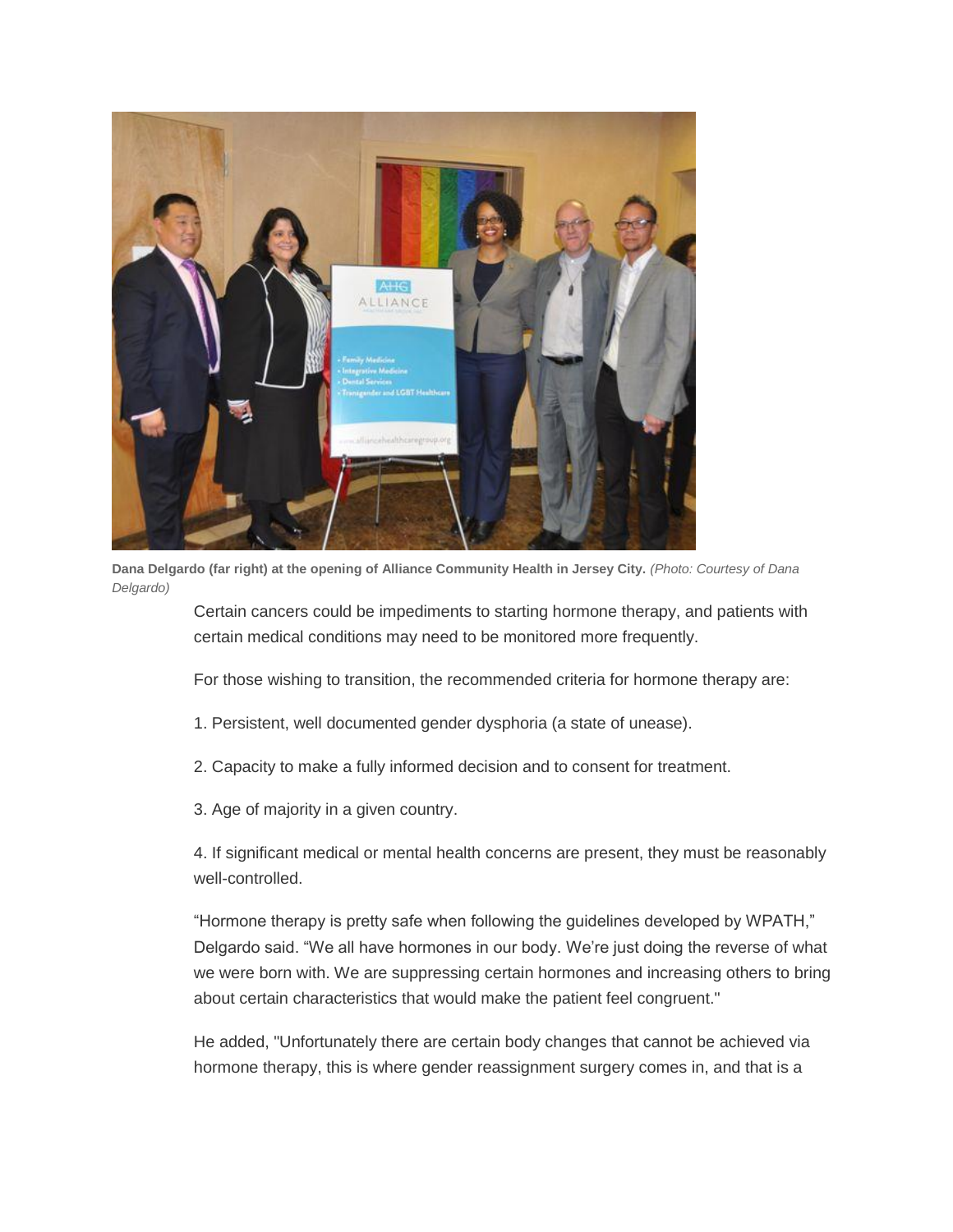whole topic in itself. HRT is not a difficult science, once you have a good understanding of the process."

There are risks to hormone therapy. One concern is the development of blood clots with use of feminizing hormones. For masculinizing hormones there is a risk of polycythemia, which is an increased amount of red blood cells that can thicken and cause clotting.

"Although some people may go against established guidelines and undergo gender reassignment surgery before starting hormone therapy, as a practitioner I would counsel them to follow the guidelines for the best outcome," Delgardo said.



to area schools.

#### **Buy Photo**

**Seth Rainess** *(Photo: File photo)* **The personal side of transitioning**

Right now, Delgardo only sees trans patients who are 18 and older. Seth Rainess works on the other end of the spectrum.

Rainess, a Monmouth County resident who grew up as woman but transitioned six or seven years ago, has written a book titled "Real Talk for Teens: Jump-Star Guide to Gender Transitioning and Beyond." He's a professional speaker and counselor on the subject, but has met resistance as he tries to spread his educational message

"The schools need this information, but for whatever reason it's very difficult to get in and talk to people about it," he said. "I've gone to four or five counties and (contacted) every superintendent, every principal. Once in a blue moon I'll get a bite. I'd say 1-2 percent are receptive."

The issue is not going away.

"An intermediate school I'm going to be speaking to next month has four trans kids in it," Rainess said.

His presentations are intended for both trans kids and the adults in their lives.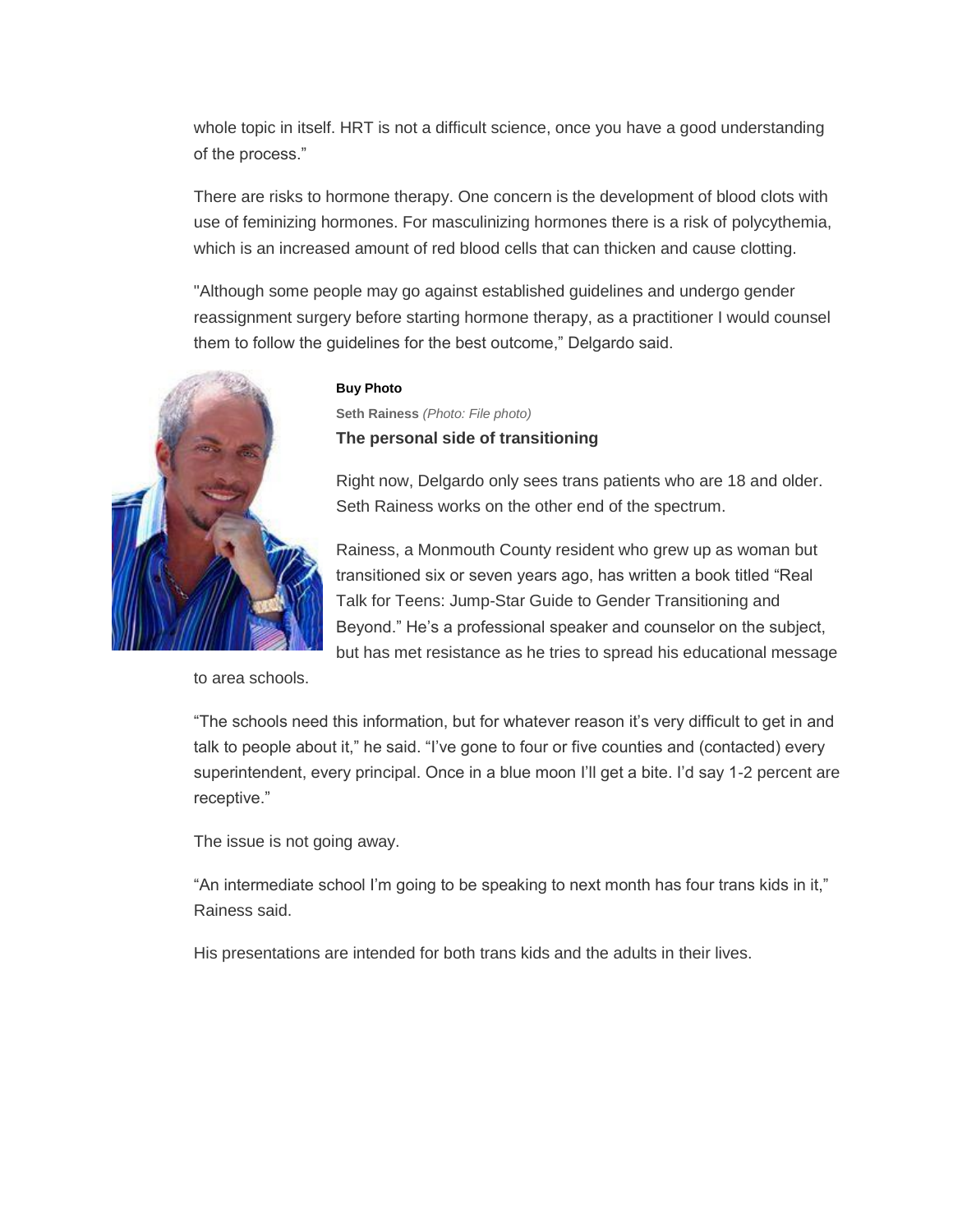

**"Real Talk," a published guide to gender transitioning for teens by Seth Rainess** *(Photo: File photo)*

"There is a tremendous need to navigate all the transgender challenges," Rainess said. "It's important to talk to the faculty and parents and medical professionals to educate them on what the transgender mind is thinking, and how someone navigates what's going on internally.All these kids want to do is be themselves and be happy.'"

The suicide rate for trans youths is significantly higher---as much as 40 percent higher-- than for non-trans peers, Rainess said. That adds to the urgency of his mission.

In a nutshell, this is his message to parents: "There's only two ways it can go for a trans kid. You can get on board and take that journey with them and see your kid flourish and be happy and have a social life and do well in school. Or that kid could become depressed and possibly take their own life."

His message to teachers: "Lend your ear and you can become an ally. You can help these kids. Because maybe one of those teachers in that school, could be the only one to support that kid; possibly the difference between life and death."

His message to administrators: "One big thing right now is bathroom and locker room issues. If you think about it with a little common sense, trans kids are not going to walk into a bathroom or locker room and expose themselves. They're not exhibitionists. They're going to the bathroom and doing what everyone else does. Because of a lack of education, people panic."

Rainess had something else to add.

"Now kids have access to other trans kids (via the internet) which is good. They can talk to each other and say, 'I'm not the only one with that feeling,'" Rainess said. "But they also see that there are hormones they can be taking and surgeries and think, 'Hey, I can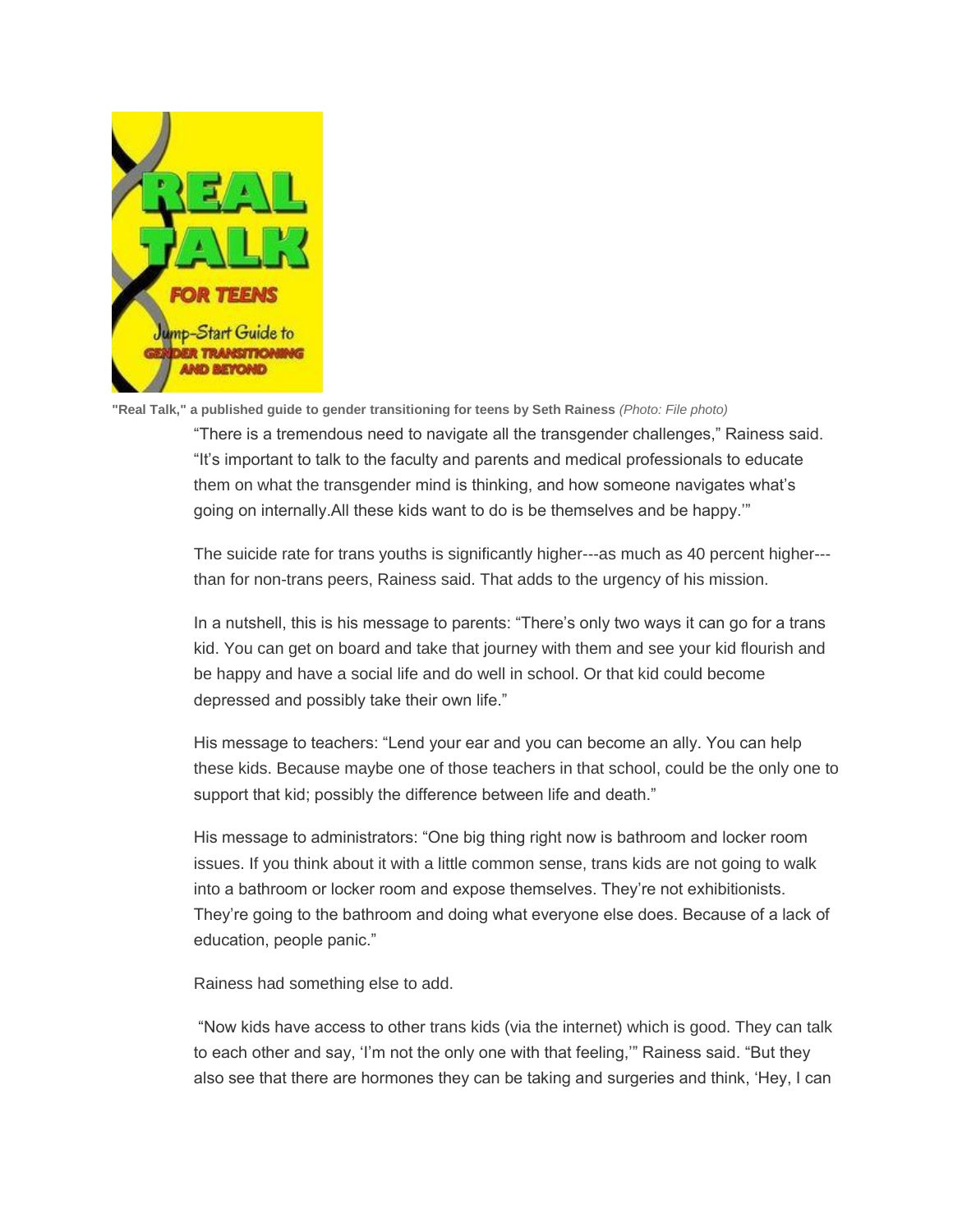finally be myself.' If a child sees that and can't have it, and has no support, they may feel boxed into a corner and they may try to take their own life because they see no way out."

Alliance's Delgardo thinks medical access finally is opening up to the transgender community.

"There are universities now that provide courses for medical students on trans 101 or LGBT courses before they go out to provide medical treatment," he said. "That will help weed out the practitioners who are not cut out for this type of medical care."

*For more information on the subject, Delgardo recommends the web page of the University of California's Center of Excellence for Transgender Health, which can be found at [http://www.transhealth.ucsf.edu/.](http://www.transhealth.ucsf.edu/) And WPATH SOC, 7th [edition.www.wpath.org](http://edition.www.wpath.org/)*

## **TERMS AND DEFINITIONS**

The following definitions are fairly simple but do sometimes sound confusing. Imagine now the confusion a child must feel when they appear one way but feel another and those around them are using words and pronouns that do not match their true gender.

**Transgender:** A transgender person's internal gender identity does not match their body's biological sex (or what some may refer to as "assigned at birth" sex). "Transgender" may be used as an individual identity for someone who wishes to transition their gender socially and/or physically, but is sometimes also used as an umbrella term that encompasses those who desire physical transition ("transsexual" people) and other gender nonconforming (GNC) people, such as genderfluid and genderqueer people or cross-dressers (see definitions below).

**Transsexual:** "Transsexual" refers to a more specific transgender identity; when a transsexual person's internal gender identity does not match their body's biological sex, they wish to undertake physical measures, with the aid of hormones and/or gender confirming surgeries (sometimes referred to as "sexual reassignment surgeries" or SRS), to correct their alignment between body and mind. This term separates transsexual people from other transgender people who do not need medical intervention to feel whole

**FTM and MTF:** Female-to-male (FTM) transgender people are born with female biology but know themselves to be male, and wish to be perceived as such socially (including the use of male pronouns like "he" and "his"). Male-to-female (MTF) transgender people are born with male biology but know themselves to be female, and wish to be perceived as such socially (including the use of female pronouns like "she and "hers").He wants to have female anatomy and be called by female pronouns.